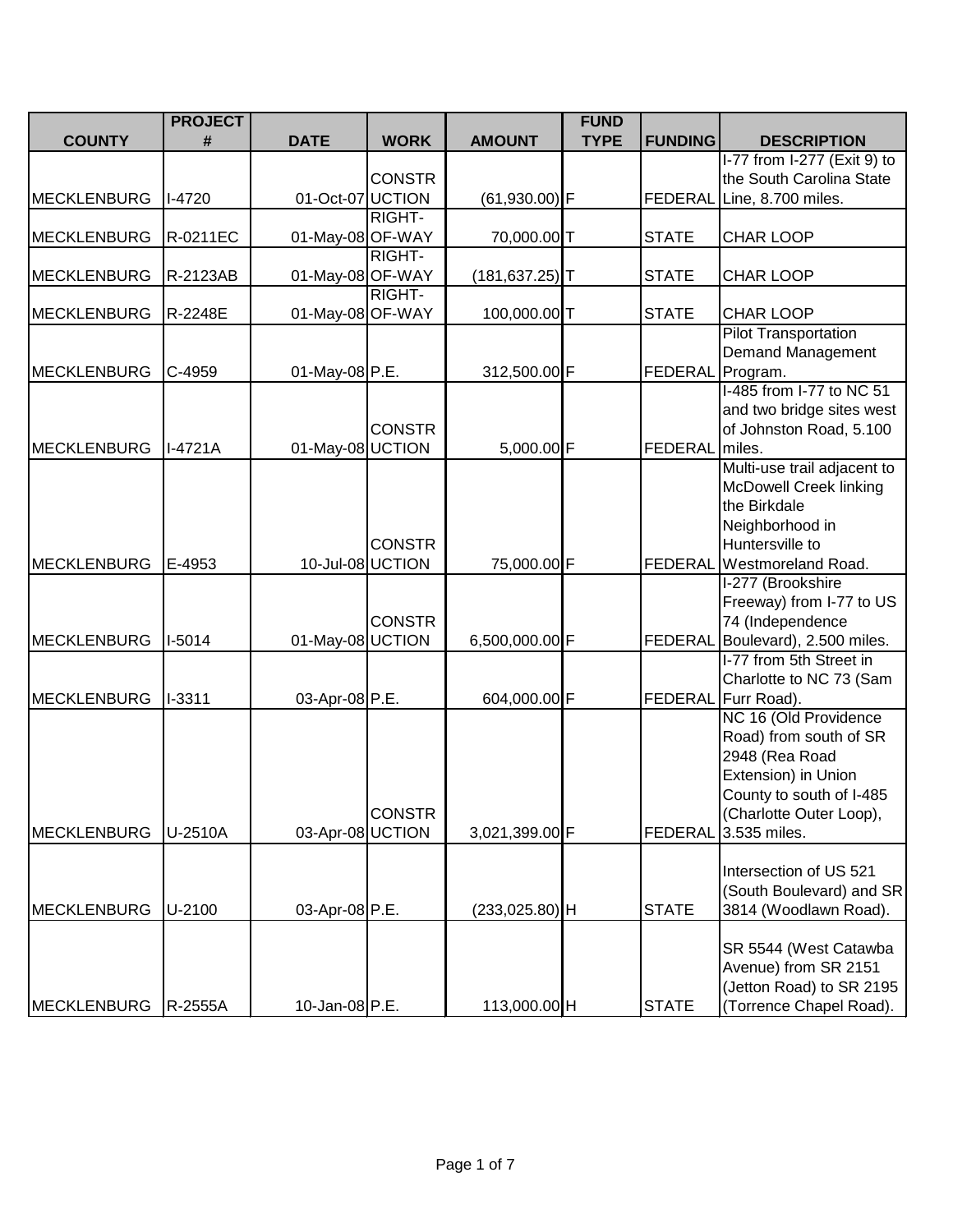| <b>MECKLENBURG</b> | U-2510A  | 10-Jan-08 UCTION | <b>CONSTR</b> | 18,000,000.00 F | <b>FEDERAL</b> | NC 16 (Old Providence<br>Road) from south of SR<br>2948 (Rea Road<br>Extension) in Union<br>County to south of I-485<br>(Charlotte Outer Loop),<br>3.535 miles. This is a<br>Cash Flow project with<br>\$9,000,000.00 in FFY08,<br>and \$9,000,000.00 in<br>FFY09. |
|--------------------|----------|------------------|---------------|-----------------|----------------|--------------------------------------------------------------------------------------------------------------------------------------------------------------------------------------------------------------------------------------------------------------------|
|                    |          |                  |               |                 |                | I-277 (Brookshire                                                                                                                                                                                                                                                  |
| MECKLENBURG        | $I-5014$ | 05-Jun-08 P.E.   |               | 15,000.00 F     | <b>FEDERAL</b> | Freeway) from I-77 to US<br>74 (Independence<br>Boulevard).                                                                                                                                                                                                        |
| <b>MECKLENBURG</b> | $U-5025$ | 05-Jun-08 UCTION | <b>CONSTR</b> | 2,085,000.00 H  | <b>STATE</b>   | SR 3468 (Weddington<br>Road) from south of I-485<br>to the intersection of<br>Pleasant Plains Road (SR<br>3448), 0.916 mile.                                                                                                                                       |
| MECKLENBURG        | M-0414   | 07-Aug-08 P.E.   |               | 65,059.00 F     | <b>FEDERAL</b> | <b>Municipal Bridge</b><br>Inspections - 164 bridges<br>within the city of Charlotte.                                                                                                                                                                              |
| <b>MECKLENBURG</b> | R-2555A  | 10-Jan-08 UCTION | <b>CONSTR</b> | 560,728.00 H    | <b>STATE</b>   | SR 5544 (West Catawba<br>Avenue) from SR 2151<br>(Jetton Road) to SR 2195<br>(Torrence Chapel Road),<br>$0.9$ mile.                                                                                                                                                |
| <b>MECKLENBURG</b> | Z-4410CE | 10-Jul-08 UCTION | <b>CONSTR</b> | 78,434.00 F     | <b>FEDERAL</b> | Intersection of Roundtree<br>Road and the Norfolk<br>Southern Railway Tracks;<br>Crossing #716 108P.                                                                                                                                                               |
| MECKLENBURG        | B-3003   | 04-Oct-07 UCTION | <b>CONSTR</b> | 240,220.00 F    | FEDERAL        | Replace Bridge #108 over<br>the Norfolk Southern<br>Railway Tracks on US<br>29/NC 49 in Charlotte,<br>0.220 mile.                                                                                                                                                  |
| <b>MECKLENBURG</b> | E-4953   | 05-Jun-08 UCTION | <b>CONSTR</b> | 126,000.00 F    | <b>FEDERAL</b> | Multi-use trail adjacent to<br><b>McDowell Creek linking</b><br>the Birkdale<br>Neighborhood in<br>Huntersville to<br>Westmoreland Road.                                                                                                                           |
| <b>MECKLENBURG</b> | M-0414   | 10-Jul-08 P.E.   |               | 260,235.00 F    | <b>FEDERAL</b> | <b>Municipal Bridge</b><br>Inspections - 164 bridges<br>within the municipality of<br>Charlotte.                                                                                                                                                                   |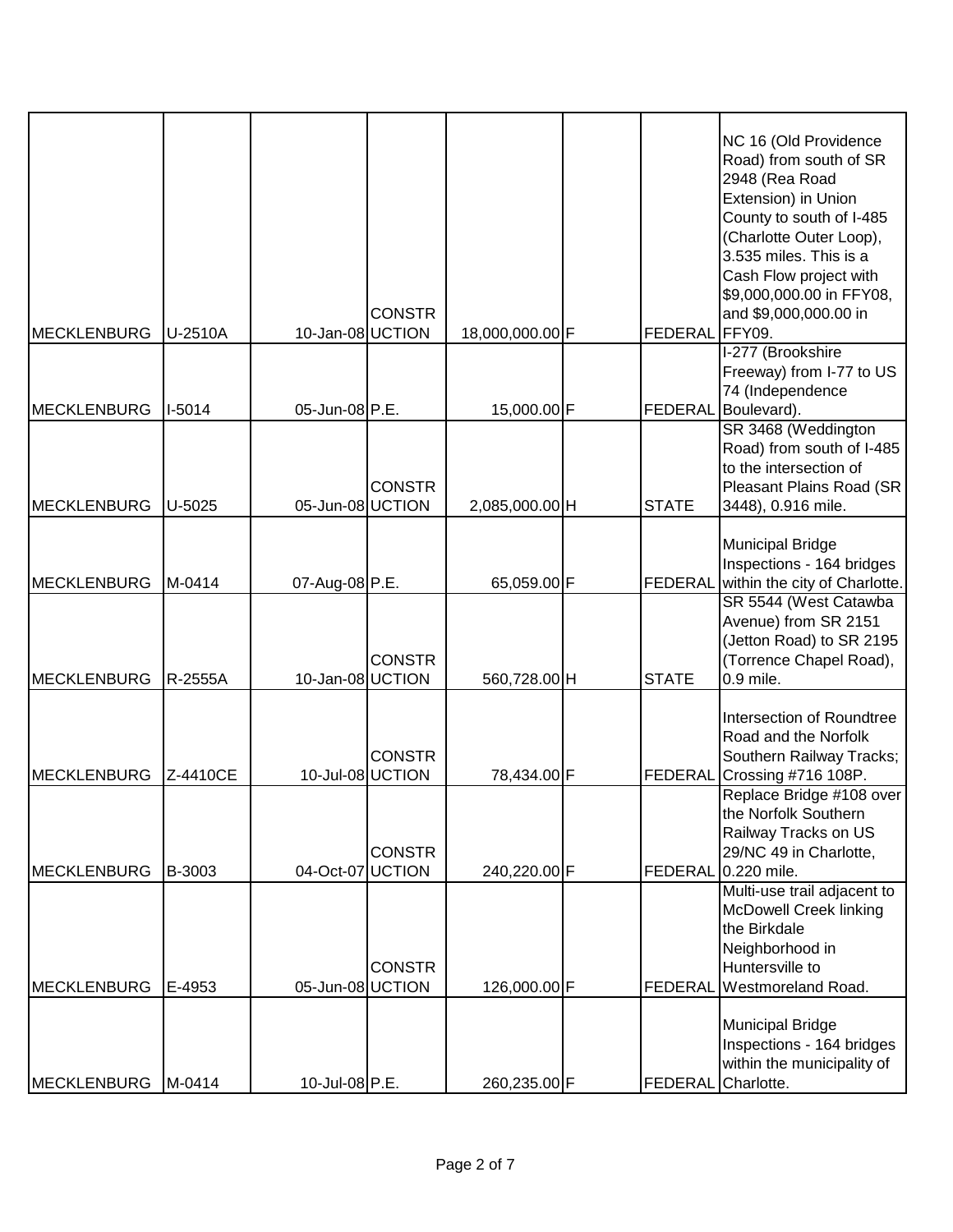|                     |                 |                  | <b>RIGHT-</b>    |                    |                | Replace Bridge #36 over                             |
|---------------------|-----------------|------------------|------------------|--------------------|----------------|-----------------------------------------------------|
| <b>MECKLENBURG</b>  | B-3677          | 01-Nov-07 OF-WAY |                  | 871,000.00 F       |                | FEDERAL Irvins Creek on SR 3135.                    |
|                     |                 |                  | <b>CONSTR</b>    |                    |                |                                                     |
| <b>MECKLENBURG</b>  | R-2248BB        | 07-Feb-08 UCTION |                  | 25,000.00 F        |                | <b>FEDERAL CHAR LOOP</b>                            |
|                     |                 |                  |                  |                    |                | SR 3468 (Weddington                                 |
| <b>MECKLENBURG</b>  | U-5025          | 06-Mar-08 UCTION | <b>CONSTR</b>    | 830,000.00 H       | <b>STATE</b>   | Road) from Trade Street<br>to I-485.                |
|                     |                 |                  |                  |                    |                | NC 115 (Old Statesville                             |
|                     |                 |                  |                  |                    |                | Road) and SR 2459                                   |
| <b>MECKLENBURG</b>  | <b>SS-4910M</b> | 04-Oct-07 P.E.   |                  | 5,000.00 F         | <b>FEDERAL</b> | (Eastfield Road).                                   |
|                     |                 |                  | RIGHT-           |                    |                |                                                     |
| <b>MECKLENBURG</b>  | R-2123BA        |                  | 10-Jul-08 OF-WAY | $(687, 159.23)$ T  | <b>STATE</b>   | <b>CHAR LOOP</b>                                    |
|                     |                 |                  |                  |                    |                | I-277 (Brookshire                                   |
|                     |                 |                  | <b>CONSTR</b>    |                    |                | Freeway) from I-77 to US<br>74 (Independence        |
| <b>MECKLENBURG</b>  | $I-5014$        | 07-Aug-08 UCTION |                  | $(5,305,955.00)$ F | FEDERAL        | Boulevard), 2.500 miles.                            |
|                     |                 |                  |                  |                    |                |                                                     |
|                     |                 |                  |                  |                    |                | Railway-Highway Grade                               |
|                     |                 |                  |                  |                    |                | Crossing Signals and                                |
|                     |                 |                  |                  |                    |                | Gates at the intersection                           |
|                     |                 |                  |                  |                    |                | of Christenbury Road and<br>the Norfolk Southern    |
|                     |                 |                  | <b>CONSTR</b>    |                    |                | Railway Tracks; Crossing                            |
| MECKLENBURG         | Z-4610G         | 04-Sep-08 UCTION |                  | 140,000.00 F       | FEDERAL        | #730 133G.                                          |
|                     |                 |                  |                  |                    |                |                                                     |
|                     |                 |                  |                  |                    |                |                                                     |
|                     |                 |                  |                  |                    |                | I-77 Rest Area - renovate                           |
|                     |                 |                  |                  |                    |                | to include dual restrooms                           |
|                     |                 |                  |                  |                    |                | and ADA compliant single                            |
| <b>MECKLENBURG</b>  | K-4701          | 04-Sep-08 UCTION | <b>CONSTR</b>    | 1,174,000.00 F     | FEDERAL        | restrooms; renovate<br>courtyard and landscape.     |
|                     |                 |                  |                  |                    |                |                                                     |
| <b>MECKLENBURG</b>  | $I-4750$        | 04-Oct-07 P.E.   |                  | 105,000.00 F       |                | FEDERAL   I-77 from NC 73 to I-40.                  |
|                     |                 |                  |                  |                    |                | Intersection of NC 160                              |
|                     |                 |                  |                  |                    |                | (Steele Creek Road) and                             |
| <b>IMECKLENBURG</b> | SS-4910Q        | 07-Aug-08 P.E.   |                  | 10,000.00 F        |                | FEDERAL SR 1119 (Sledge Road).                      |
|                     |                 |                  |                  |                    |                | Replace Bridge #49 over<br>Little Sugar Creek on SR |
| <b>MECKLENBURG</b>  | B-5105          | 04-Sep-08 P.E.   |                  | 100,000.00 F       | FEDERAL        | 4982.                                               |
|                     |                 |                  |                  |                    |                | Crossing closure project                            |
|                     |                 |                  |                  |                    |                | at the intersections of                             |
|                     |                 |                  |                  |                    |                | Smith Road, Crossing                                |
|                     |                 |                  |                  |                    |                | #721 716U and Zion                                  |
|                     |                 |                  |                  |                    |                | Street, Crossing #721                               |
|                     |                 |                  |                  |                    |                | 714F and the Norfolk                                |
| <b>MECKLENBURG</b>  | Y-4810B         | 07-Feb-08 P.E.   |                  | 5,000.00 F         | <b>FEDERAL</b> | Southern Railway Tracks<br>in Cornelius.            |
|                     |                 |                  |                  |                    |                |                                                     |
| <b>MECKLENBURG</b>  | U-0209          | 06-Mar-08 P.E.   |                  | 611,000.00 F       | FEDERAL US74   |                                                     |
|                     |                 |                  | RIGHT-           |                    |                |                                                     |
| <b>MECKLENBURG</b>  | R-0211EC        | 01-Nov-07 OF-WAY |                  | 25,000.00 T        | <b>STATE</b>   | <b>CHAR LOOP</b>                                    |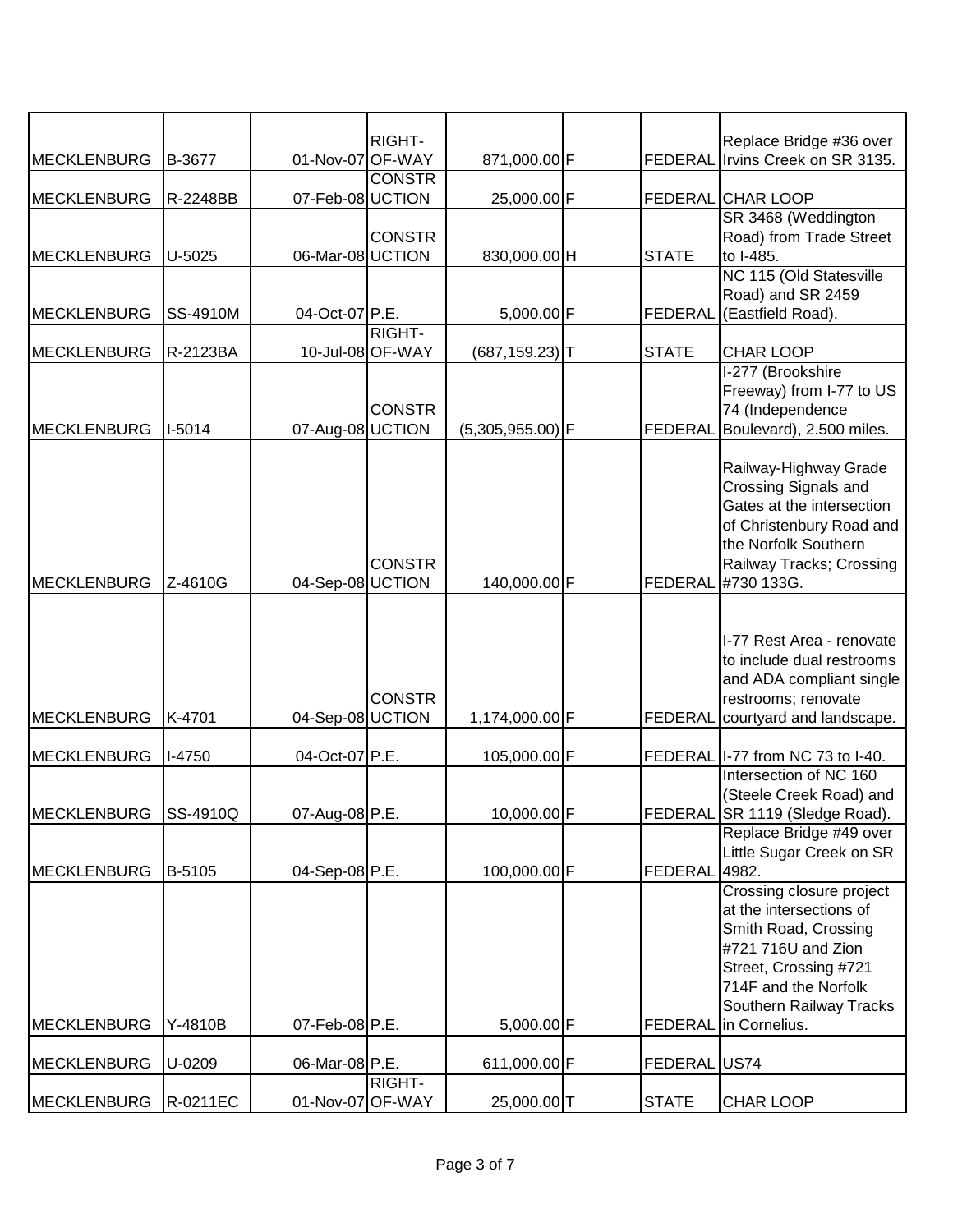|                                          |                           |                                      | <b>CONSTR</b> |                                |                                | <b>Crossing Consolidation</b>                                                                                                                                                           |
|------------------------------------------|---------------------------|--------------------------------------|---------------|--------------------------------|--------------------------------|-----------------------------------------------------------------------------------------------------------------------------------------------------------------------------------------|
| <b>MECKLENBURG</b>                       | P-3814B                   | 10-Jul-08 UCTION                     |               | 734,000.00 F                   | <b>FEDERAL</b>                 | Project.                                                                                                                                                                                |
| <b>MECKLENBURG</b>                       | I-5006                    | 01-Oct-07 UCTION                     | <b>CONSTR</b> | 139,575.00 F                   | <b>FEDERAL</b>                 | I-85 North and<br>Southbound from the<br>Gaston County Line to the<br>beginning of concrete<br>pavement in Mecklenburg<br>County near<br>SR 1601 (Moore's Chapel<br>Road), 0.650 miles. |
| <b>MECKLENBURG</b>                       | I-5006                    | 01-Oct-07 UCTION                     | <b>CONSTR</b> | $(25,540.50)$ F                | <b>FEDERAL</b>                 | I-85 North and<br>Southbound from the<br>Gaston County Line to the<br>beginning of concrete<br>pavement in Mecklenburg<br>County near<br>SR 1601 (Moore's Chapel<br>Road), 0.650 miles. |
| <b>MECKLENBURG</b>                       | $I - 3311$                | 04-Oct-07 P.E.                       |               | 300,000.00 F                   | <b>FEDERAL</b>                 | I-77 from I-85 in Charlotte<br>to NC 73 (Sam Furr<br>Road) in Huntersville.                                                                                                             |
| <b>MECKLENBURG</b>                       | U-5014                    | 04-Oct-07 P.E.                       |               | 668,494.00 F                   | <b>FEDERAL</b>                 | South Boulevard Signal<br>System Project.                                                                                                                                               |
| <b>MECKLENBURG</b>                       | $I-4720$                  | 01-Oct-07 UCTION                     | <b>CONSTR</b> | 337,650.00 F                   | <b>FEDERAL</b>                 | I-77 from I-277 (Exit 9) to<br>the South Carolina State<br>Line.                                                                                                                        |
| <b>MECKLENBURG</b>                       | U-2510A                   | 06-Dec-07 P.E.                       |               | 1,897,885.00 F                 |                                | NC 16 (Old Providence<br>Road) from south of the<br>SR 2948 (Rea Road<br>Extension) in Union<br>County to south of I-485<br>(Charlotte Outer Loop) in<br>FEDERAL Mecklenburg County.    |
|                                          |                           |                                      |               |                                |                                | <b>Municipal Bridge</b>                                                                                                                                                                 |
| <b>MECKLENBURG</b><br><b>MECKLENBURG</b> | M-0395<br>R-2555A         | 04-Oct-07 P.E.<br>06-Mar-08 OF-WAY   | RIGHT-        | 65,378.00 F<br>273,000.00 H    | <b>FEDERAL</b><br><b>STATE</b> | Inspections.<br>SR 5544 (West Catawba<br>Avenue) from SR 2151<br>(Jetton Road) to SR 2195<br>(Torrence Chapel Road).                                                                    |
|                                          |                           |                                      | <b>CONSTR</b> |                                |                                |                                                                                                                                                                                         |
| <b>MECKLENBURG</b><br><b>MECKLENBURG</b> | R-2248C<br><b>R-2555A</b> | 06-Mar-08 UCTION<br>04-Oct-07 UCTION | <b>CONSTR</b> | 720,000.00 T<br>5,600,000.00 H | <b>STATE</b><br><b>STATE</b>   | <b>CHAR LOOP</b><br>SR 5544 (West Catawba<br>Avenue) from SR 2151<br>(Jetton Road) to SR 2195<br>(Torrence Chapel Road),<br>0.9 mile.                                                   |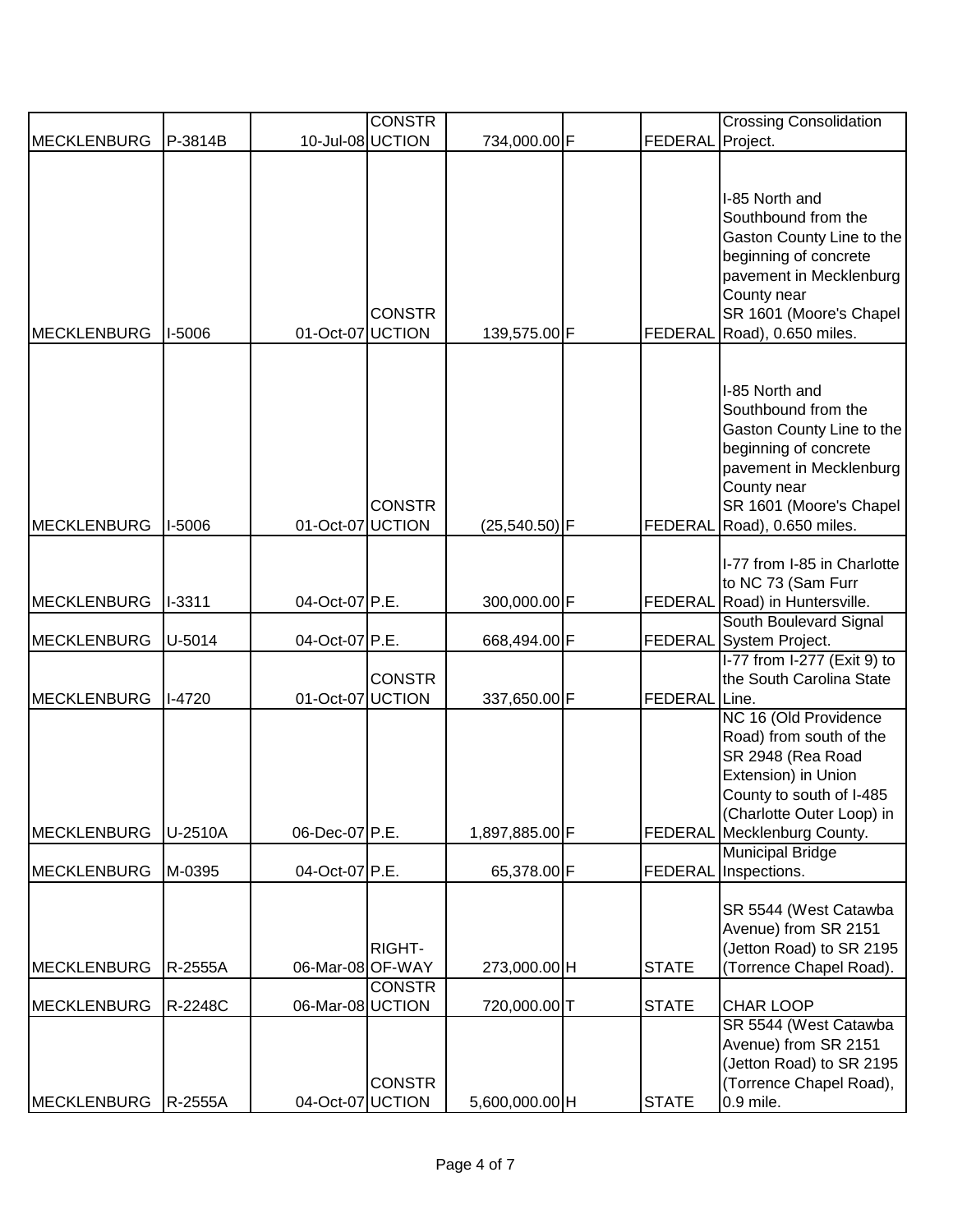|                    |                 |                  | <b>RIGHT-</b> |             |                |                                                                                                                                   |
|--------------------|-----------------|------------------|---------------|-------------|----------------|-----------------------------------------------------------------------------------------------------------------------------------|
| <b>MECKLENBURG</b> | <b>R-0211EC</b> | 05-Jun-08 OF-WAY |               | 50,000.00 T | <b>STATE</b>   | <b>CHAR LOOP</b>                                                                                                                  |
|                    |                 |                  |               |             |                | NC 218 (Fairview Road)                                                                                                            |
|                    |                 |                  |               |             |                | and SR 3106 (Brief                                                                                                                |
| <b>MECKLENBURG</b> | <b>SS-4910K</b> | 04-Oct-07 P.E.   |               | 5,000.00 F  | FEDERAL Road). |                                                                                                                                   |
| MECKLENBURG,       |                 |                  | <b>CONSTR</b> |             |                | Rea Road extension from<br>NC 16 in Union County to<br>the proposed Southern<br>Outer Loop (I-485) north<br>of Ballantyne Commons |
| <b>UNION</b>       | U-2506          | 07-Aug-08 UCTION |               | 24,790.73H  | <b>STATE</b>   | Parkway in Mecklenburg<br>County, 4.709 miles.                                                                                    |
|                    |                 |                  |               |             |                |                                                                                                                                   |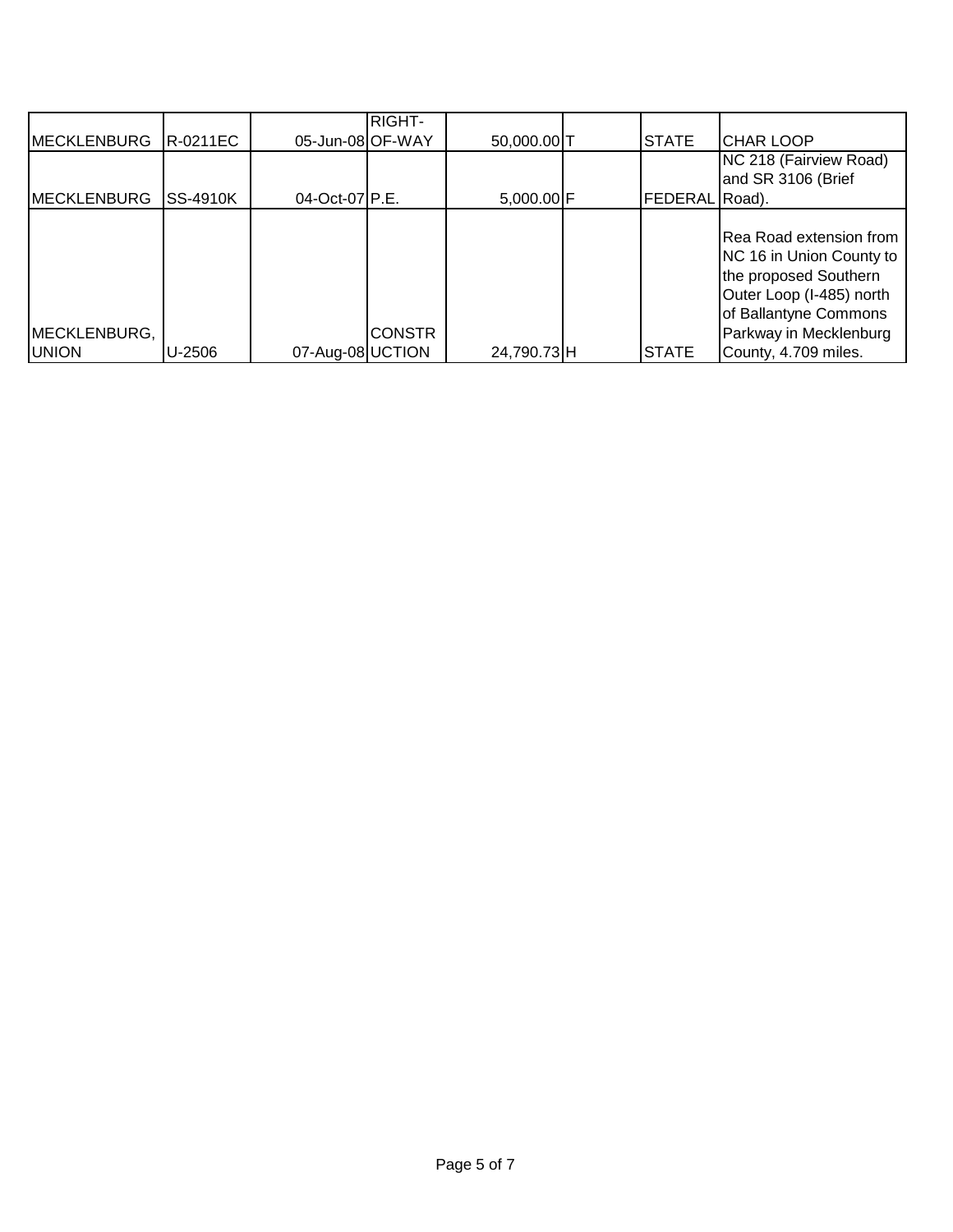|               | <b>PROJECT</b> |                |                                        |                             | <b>FUND</b> |                       |                                                                   |
|---------------|----------------|----------------|----------------------------------------|-----------------------------|-------------|-----------------------|-------------------------------------------------------------------|
| <b>COUNTY</b> | #              | <b>DATE</b>    | <b>WORK</b>                            | <b>AMOUNT</b>               |             | <b>TYPE   FUNDING</b> | <b>DESCRIPTION</b>                                                |
|               |                |                |                                        |                             |             |                       | New Route (Future US 74) from                                     |
|               |                |                |                                        |                             |             |                       | Charlotte Outer Loop in Mecklenburg                               |
|               |                |                |                                        |                             |             |                       | County to US 74 (Monroe Bypass) in                                |
| <b>UNION</b>  | R-3329         | 07-Feb-08 P.E. |                                        | 2,011,300.00 F              |             | <b>FEDERAL</b>        | Union County.                                                     |
|               |                |                |                                        |                             |             |                       |                                                                   |
| <b>UNION</b>  | W-5012         |                | 07-Feb-08 RIGHT-OF-WAY                 | 50,000.00 F                 |             |                       | FEDERAL Intersection of NC 218 and NC 200.                        |
|               |                |                |                                        |                             |             |                       | SR 2188 (Charles Street) from SR                                  |
| <b>UNION</b>  | U-2547         | 07-Aug-08 P.E. |                                        |                             |             | <b>STATE</b>          | 2181 (Sunset Drive) to SR 2100<br>(Franklin Street).              |
| <b>UNION</b>  | $W-5012$       | 07-Feb-08 P.E. |                                        | 117,000.00 H<br>10,000.00 F |             | <b>FEDERAL</b>        | Intersection of NC 218 at NC 200.                                 |
|               |                |                |                                        |                             |             |                       | US 601 from South Carolina State                                  |
| <b>UNION</b>  | R-2616         |                | 10-Jul-08 RIGHT-OF-WAY                 | 2,003,353.00 F              |             |                       | FEDERAL Line to US 74.                                            |
|               |                |                |                                        |                             |             |                       | US 601 from north of the South                                    |
|               |                |                |                                        |                             |             |                       | Carolina State Line to north of SR                                |
|               |                |                |                                        |                             |             |                       | 2105 (Marion Lee Road), 12.100                                    |
| <b>UNION</b>  | R-2616         |                | 01-Oct-07 CONSTRUCTION 11,075,225.00 F |                             |             | FEDERAL               | miles.                                                            |
|               |                |                |                                        |                             |             |                       | US 601 from the South Carolina                                    |
| <b>UNION</b>  | R-2616         |                | 01-Nov-07 RIGHT-OF-WAY                 | 1,978,336.00 F              |             | FEDERAL               | State Line to US 74.                                              |
|               |                |                |                                        |                             |             |                       | Intersection improvements on NC                                   |
| <b>UNION</b>  | W-5012         |                | 04-Sep-08 CONSTRUCTION                 | 800,000.00 F                |             |                       | FEDERAL 218 at NC 200.                                            |
|               |                |                |                                        |                             |             |                       | SR 1223 (Martin Luther King Jr.                                   |
|               |                |                |                                        |                             |             |                       | Boulevard) from NC 200 (Lancaster                                 |
| <b>UNION</b>  | U-3412A        |                | 01-Nov-07 RIGHT-OF-WAY                 | 1,339,845.00 F              |             | FEDERAL               | Avenue) to NC 75 (Waxhaw Road).                                   |
|               |                |                |                                        |                             |             |                       | Replace Bridge #188 over Waxhaw                                   |
| <b>UNION</b>  | B-4295         |                | 06-Dec-07 CONSTRUCTION                 | 35,000.00 F                 |             | <b>FEDERAL</b>        | Creek on SR 1137.                                                 |
|               |                |                |                                        |                             |             |                       | SR 1223 (Martin Luther King, Jr.                                  |
|               |                |                |                                        |                             |             |                       | Boulevard) from NC 200 (Lancaster<br>Avenue) to SR 1162 (Goldmine |
| <b>UNION</b>  | U-3412A        |                | 06-Mar-08 CONSTRUCTION                 | 228,125.00 F                |             | <b>FEDERAL</b>        | Road), 3.000 miles.                                               |
|               |                |                |                                        |                             |             |                       | SR 1223 (Martin Luther King Jr.                                   |
|               |                |                |                                        |                             |             |                       | Boulevard) from NC 200 (Lancaster                                 |
|               |                |                |                                        |                             |             |                       | Avenue) to NC 75 (Waxhaw Road),                                   |
| <b>UNION</b>  | U-3412A        |                | 01-Oct-07 CONSTRUCTION                 | 8,233,000.00 F              |             | FEDERAL               | 1.618 miles.                                                      |
|               |                |                |                                        |                             |             |                       | Replace Bridge #146 over Buck                                     |
| <b>UNION</b>  | B-5120         | 04-Sep-08 P.E. |                                        | 100,000.00 F                |             |                       | FEDERAL Creek on SR 2102.                                         |
|               |                |                |                                        |                             |             |                       |                                                                   |
|               |                |                |                                        |                             |             |                       | Replace Bridge #223 over West Fork                                |
| <b>UNION</b>  | B-4296         |                | 06-Dec-07 RIGHT-OF-WAY                 | 30,000.00 F                 |             | <b>FEDERAL</b>        | Twelve Mile Creek on SR 1321.                                     |
|               |                |                |                                        |                             |             |                       | New route (future US 74) from I-485                               |
|               |                |                |                                        |                             |             |                       | (Charlotte Outer Loop) to US 74                                   |
| <b>UNION</b>  | R-3329         | 04-Sep-08 P.E. |                                        | 7,393,200.00 F              |             | <b>FEDERAL</b>        | (Monroe Bypass).                                                  |
|               |                |                |                                        |                             |             |                       | SR 1315 (New Town Road) and SR                                    |
| <b>UNION</b>  | SS-4910L       | 04-Oct-07 P.E. |                                        | 10,000.00 F                 |             | <b>FEDERAL</b>        | 1007 (Rocky River Road).<br>Replace Bridge #188 over Waxhaw       |
| <b>UNION</b>  | B-4295         |                | 06-Dec-07 RIGHT-OF-WAY                 | 35,000.00 F                 |             | <b>FEDERAL</b>        | Creek on SR 1137.                                                 |
|               |                |                |                                        |                             |             |                       | Replace Bridge #377 over Waxhaw                                   |
| <b>UNION</b>  | B-4649         |                | 04-Sep-08 CONSTRUCTION                 | 1,750,000.00 F              |             | <b>FEDERAL</b>        | Creek on SR 1103, 0.161 mile.                                     |
|               |                |                |                                        |                             |             |                       | Replace Bridge #29 over Goose                                     |
| <b>UNION</b>  | B-5109         | 04-Sep-08 P.E. |                                        | 100,000.00 F                |             |                       | FEDERAL Creek on NC 218.                                          |
|               |                |                |                                        |                             |             |                       | Replace Bridge #188 over Waxhaw                                   |
| <b>UNION</b>  | B-4295         |                | 03-Apr-08 CONSTRUCTION                 | 842,950.00 F                |             | <b>FEDERAL</b>        | Creek on SR 1137.                                                 |
|               |                |                |                                        |                             |             |                       | Replace Bridge #184 over Waxhaw                                   |
| <b>UNION</b>  | B-4294         | 05-Jun-08 P.E. |                                        | 200,000.00 F                |             |                       | FEDERAL Creek on SR 1113.                                         |